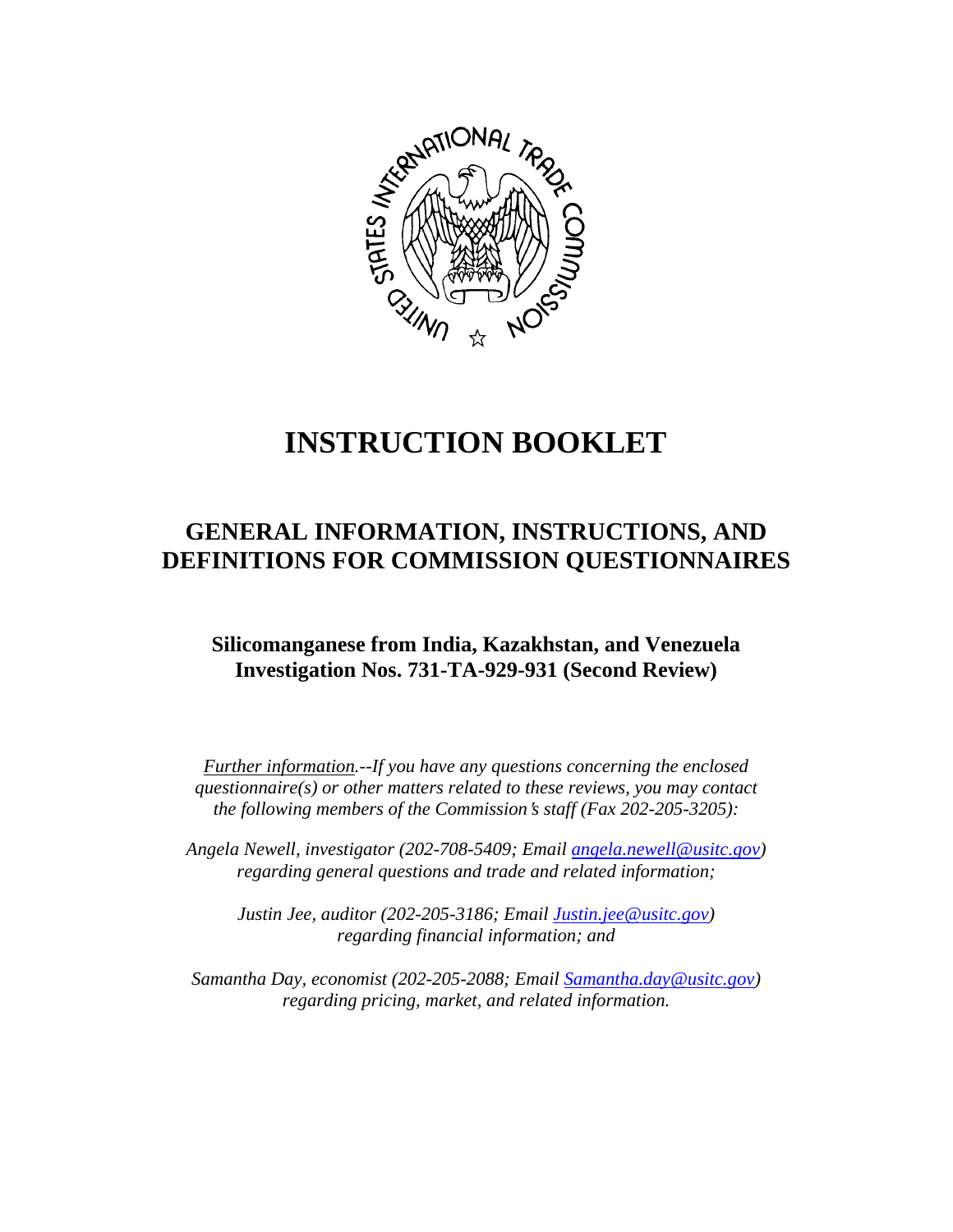#### **GENERAL INFORMATION**

*Background*.--On May 23, 2002, the Department of Commerce issued antidumping duty orders on imports of silicomanganese from India, Kazakhstan, and Venezuela (67 F.R. 36149).

On April 2, 2007, the Commission instituted reviews pursuant to section 751(c) of the Tariff Act of 1930 (19 U.S.C. § 1675(c)) (the Act) to determine whether revocation of the orders would be likely to lead to continuation or recurrence of material injury to the domestic industry within a reasonably foreseeable time (72 F.R. 15726). Following five year reviews by Commerce and the Commission, effective November 30, 2007, Commerce issued a continuation of the antidumping duty orders on silicomanganese from India, Kazakhstan, and Venezuela (73 F.R. 841, January 4, 2008).

On October 1, 2012, the Commission instituted reviews pursuant to section 751(c) of the Tariff Act of 1930 (19 U.S.C. § 1675(c)) (the Act) to determine whether revocation of the orders would be likely to lead to continuation or recurrence of material injury to the domestic industry within a reasonably foreseeable time (77 F.R. 59970). Each order for which the Commission and Commerce make affirmative determinations will remain in place. If the Commission or Commerce makes a negative determination on a particular order, the Department of Commerce will revoke that order.

Questionnaires and other information pertinent to these reviews are available at http://www.usitc.gov/trade\_remedy/731\_ad\_701\_cvd/investigations/2012/silicomanganese\_in\_k z\_ve/reviewphase.htm. Address all correspondence to the United States International Trade Commission, Washington, DC 20436. Hearing-impaired individuals can obtain information regarding these reviews via the Commission's TDD terminal (202-205-1810).

*Due date of questionnaire(s).*-- Please submit the completed questionnaire(s) to the United States International Trade Commission so as to be received by no later than **May 17, 2013**. Because Commission staff might contact you with questions during the course of the proceeding, save the final version of the document(s) and retain all files and worksheets associated with the completed questionnaire(s). Please also retain a copy of the final document that you submit.

*Service of questionnaire response(s)*.--In the event that your firm is a party to this proceeding, you are required to serve a copy of the questionnaire(s), once completed, on parties to the proceeding that are subject to administrative protective order (see 19 CFR  $\S 207.7$ ). A list of such parties is maintained by the Commission's Secretary and may be obtained by calling 202-205-1803. A certificate of service must accompany the copy of the completed questionnaire(s) you submit (see 19 CFR § 207.7).

*Confidentiality*.--The commercial and financial data furnished in response to the enclosed questionnaire(s) that reveal the individual operations of your firm will be treated as confidential by the Commission to the extent that such data are not otherwise available to the public and will not be disclosed except as may be required by law (see 19 U.S.C. § 1677f). Such confidential information will not be published in a manner that will reveal the individual operations of your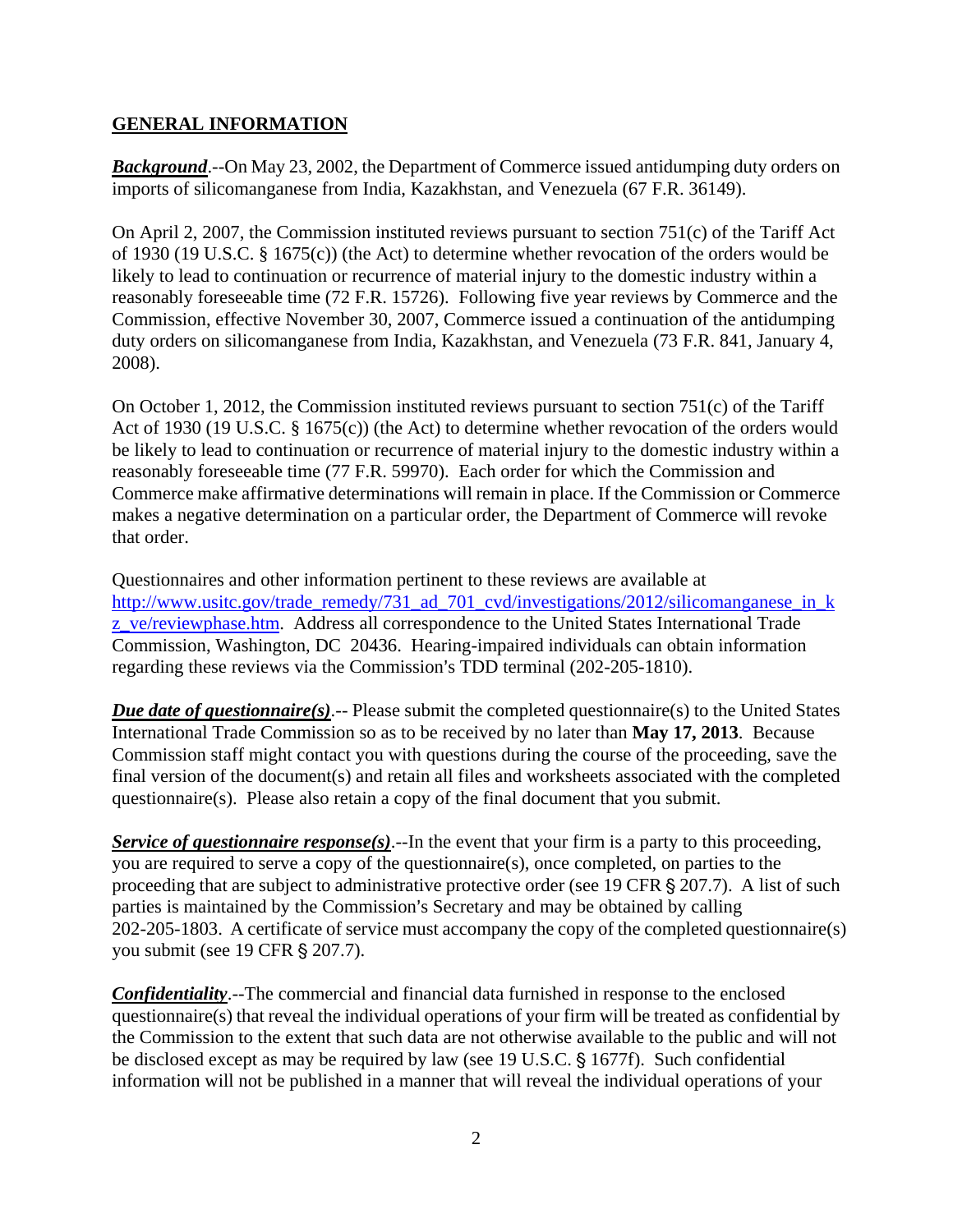#### **GENERAL INFORMATION –***Continued*

firm; however, general characterizations of numerical business proprietary information (such as discussion of trends) will be treated as confidential business information only at the request of the submitter for good cause shown.

*Verification***.--The information submitted in the enclosed questionnaire(s) is subject to audit and verification by the Commission. To facilitate possible verification of data, please keep all of your files, worksheets, and supporting documents used in the preparation of the questionnaire response(s).**

*Release of information*.--The information provided by your firm in response to the questionnaire(s), as well as any other business proprietary information submitted by your firm to the Commission in connection with the review, may become subject to, and released under, the administrative protective order provisions of the Tariff Act of 1930 (19 U.S.C. § 1677f) and section 207.7 of the Commission's Rules of Practice and Procedure (19 CFR § 207.7). This means that certain lawyers and other authorized individuals may temporarily be given access to the information for use in connection with these reviews or other import-injury proceedings or reviews conducted by the Commission on the same or similar merchandise; those individuals would be subject to severe penalties if the information were divulged to unauthorized individuals.

#### **INSTRUCTIONS**

*Answer all questions*.--Do not leave any question or section blank unless a questionnaire expressly directs you to skip over certain questions or sections. If the answer to any question is zero or "none," enter the number zero or "none." If information is not readily available from **your records in exactly the form requested, furnish carefully prepared estimates.** Answers to questions and any necessary comments or explanations should be entered in the space provided or in a separate MS word document submitted along with the questionnaire(s). If your firm is completing more than one questionnaire in connection with this proceeding (i.e., a producer, importer, and/or purchaser questionnaire), you need not respond to duplicated questions in the questionnaires.

*Consolidate all U.S. establishments*.--Report the requested data for your establishment(s) located in the United States. **Firms operating more than one establishment should combine the data for all establishments into a single report.**

*Electronic completion***.--Please electronically enter your responses into the Commission provided MS Word document**. The MS Word versions of all the questionnaires in this proceeding are available online at the ITC web page or may be obtained directly from the Commission's Investigator, Angela Newell (angela.newell@usitc.gov, or 202-708-5409).

*Electronic submission***.--** Responding firms should submit their questionnaire responses electronically in MS Word format. The submission of questionnaire responses in the MS Word format allows the Commission to electronically extract data from questionnaires and thus, compile, assess, and analyze submitted data more efficiently and promptly. Furthermore, the electronic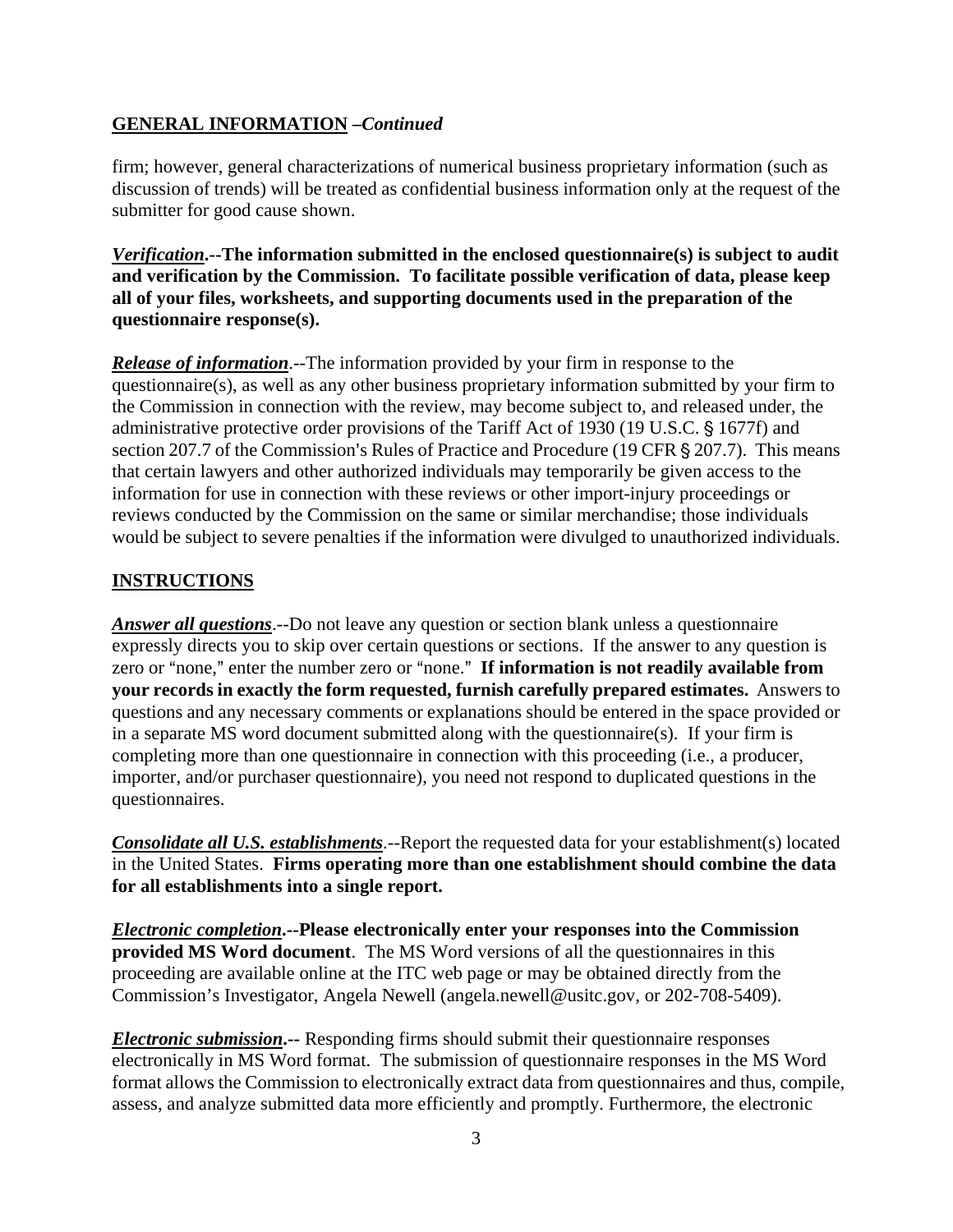#### **INSTRUCTIONS--***Continued*

submission of questionnaires completed in MS Word facilitates the Commission's ability to produce documents that comply with Section 508 of the Rehabilitation Act of 1973. There are three electronic submissions options detailed below.

#### **OPTIONS FOR FILING**

This questionnaire is available as a "fillable" form in MS Word format on the Commission's website at

**http://www.usitc.gov/trade\_remedy/731\_ad\_701\_cvd/investigations/2012/silic omanganese\_in\_kz\_ve/reviewphase.htm**. *Please do not attempt to modify the format or permissions of the questionnaire document*. Please complete the questionnaire and submit it electronically using one of the methods noted below. If your firm is unable to complete the MS Word questionnaire or cannot use one of the electronic methods of submission, please contact the Commission for further instructions.

**• Upload via Secure Drop Box.**—Upload the completed questionnaire in MS Word format along with a scanned copy of the signed certification page (page 1) through the Commission's secure upload facility:

*Web address*: https://dropbox.usitc.gov/oinv/ *Pin*: SIMN

**• E-mail**.—E-mail your questionnaire to the investigator identified on page 1 of the Instruction Booklet; include a scanned copy of the signed certification page (page 1). Type the following in the e-mail subject line: BPI Questionnaire, **INV. NOS. 731-TA-929-931 (Second Review)**. *Please note that submitting your questionnaire by e-mail may subject your firm's business proprietary information to transmission over an unsecure environment and to possible disclosure. If you choose this option, the Commission warns you that any risk involving possible disclosure of such information is assumed by the submitter and not by the Commission.* 

**• Compact disc (CD)**.— Copy your MS Word questionnaire onto a CD. Also, please include a signed certification page (page 1), and mail to the U.S. International Trade Commission, 500 E. Street, SW, Washington, DC 20024. *It is strongly recommended that you use an overnight mail service. U.S. mail sent to government offices undergoes additional processing which not only results in substantial delays in delivery but may also damage CDs.* 

**Note: If you are a party to the proceeding, and service of the questionnaire is required, such service should be made in paper form.**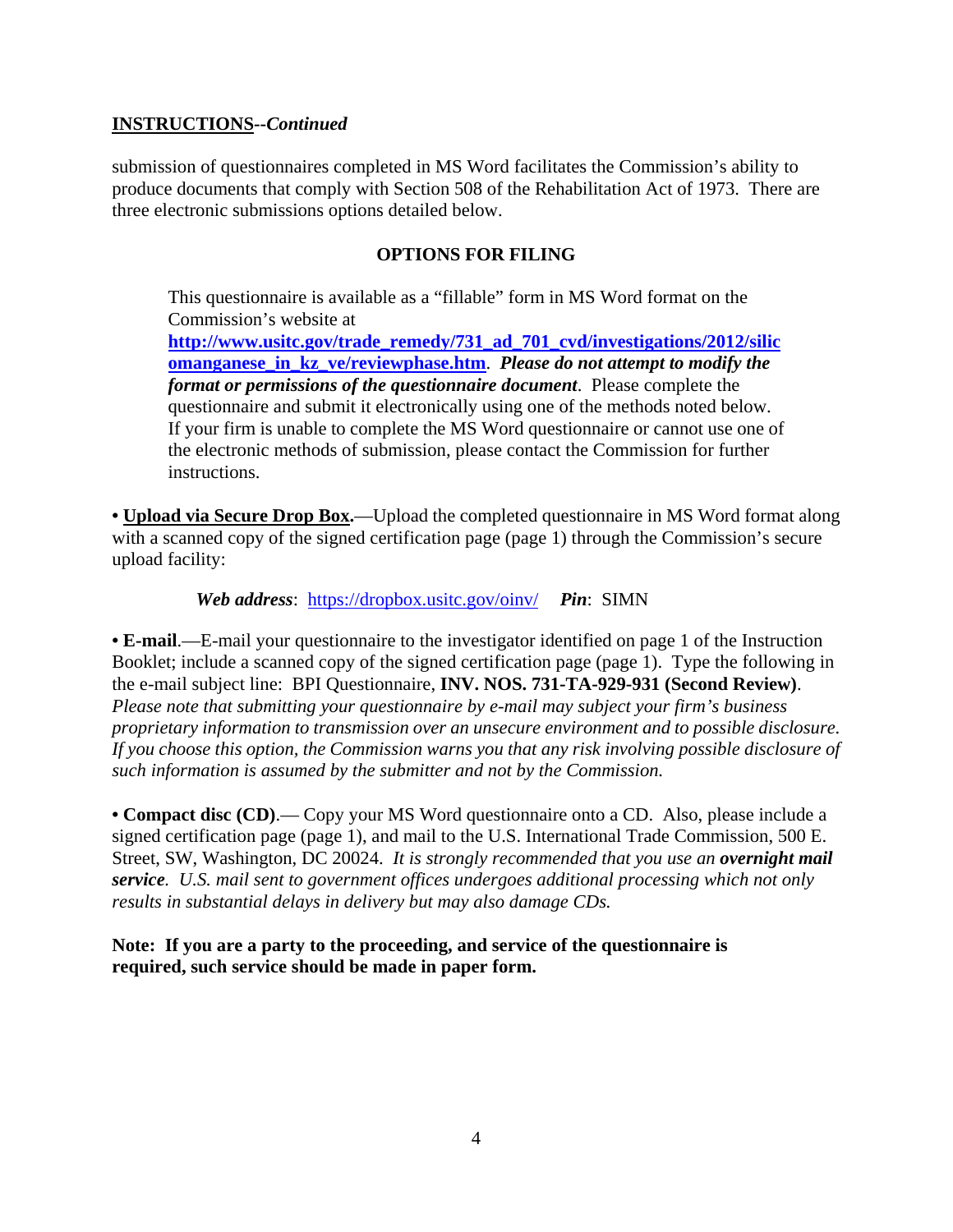#### **DEFINITIONS**

*Silicomanganese*. -- The products covered are all forms, sizes and compositions of silicomanganese, except low-carbon silicomanganese, including silicomanganese briquettes, fines and slag. S ilicomanganese is a ferroalloy composed principally of manganese, silicon and iron, and normally contains much smaller proportions of minor elements, such as carbon, phosphorous and sulfur. Silicomanganese is sometimes referred to as ferrosilicon manganese. Silicomanganese is used primarily in steel production as a source of both silicon and manganese. Silicomanganese generally contains by weight not less than 4 percent iron, more than 30 percent manganese, more than 8 percent silicon and not more than 3 percent phosphorous. Silicomanganese is properly classifiable under subheading 7202.30.0000 of the Harmonized Tariff Schedule of the United States (HTSUS). The low-carbon silicomanganese excluded from this scope is a ferroalloy with the following chemical specifications: minimum 55 percent manganese, minimum 27 percent silicon, minimum 4 percent iron, maximum 0.10 percent phosphorus, maximum 0.10 percent carbon and maximum 0.05 percent sulfur. Low- carbon silicomanganese is used in the manufacture of stainless steel and special carbon steel grades, such as motor lamination grade steel, requiring very low carbon content. It is sometimes referred to as ferromanganese-silicon. This scope covers all silicomanganese, regardless of its tariff classification. Although the HTSUS subheadings are provided for convenience and customs purposes, the written description of the scope is dispositive.

*Firm*.--An individual proprietorship, partnership, joint venture, association, corporation (including any subsidiary corporation), business trust, cooperative, trustee in bankruptcy, or receiver under decree of any court.

*Related firm*.--A firm that your firm solely or jointly owned, managed, or otherwise controlled; a firm that solely or jointly owned, managed, or otherwise controlled your firm; and/or a firm that was solely or jointly owned, managed, or otherwise controlled by a firm that also solely or jointly owned, managed, or otherwise controlled your firm.

*Establishment*.--Each facility of a firm in the United States involved in the production, importation, and/or purchase of silicomanganese (as defined above), including auxiliary facilities operated in conjunction with (whether or not physically separate from) such facilities.

*United States*.--For purposes of these reviews, the 50 States, Puerto Rico, the U.S. Virgin Islands, and the District of Columbia.

*Importer*.--Any person or firm engaged, either directly or through a parent company or subsidiary, in importing silicomanganese (as defined above) into the United States from a foreign manufacturer or through its selling agent.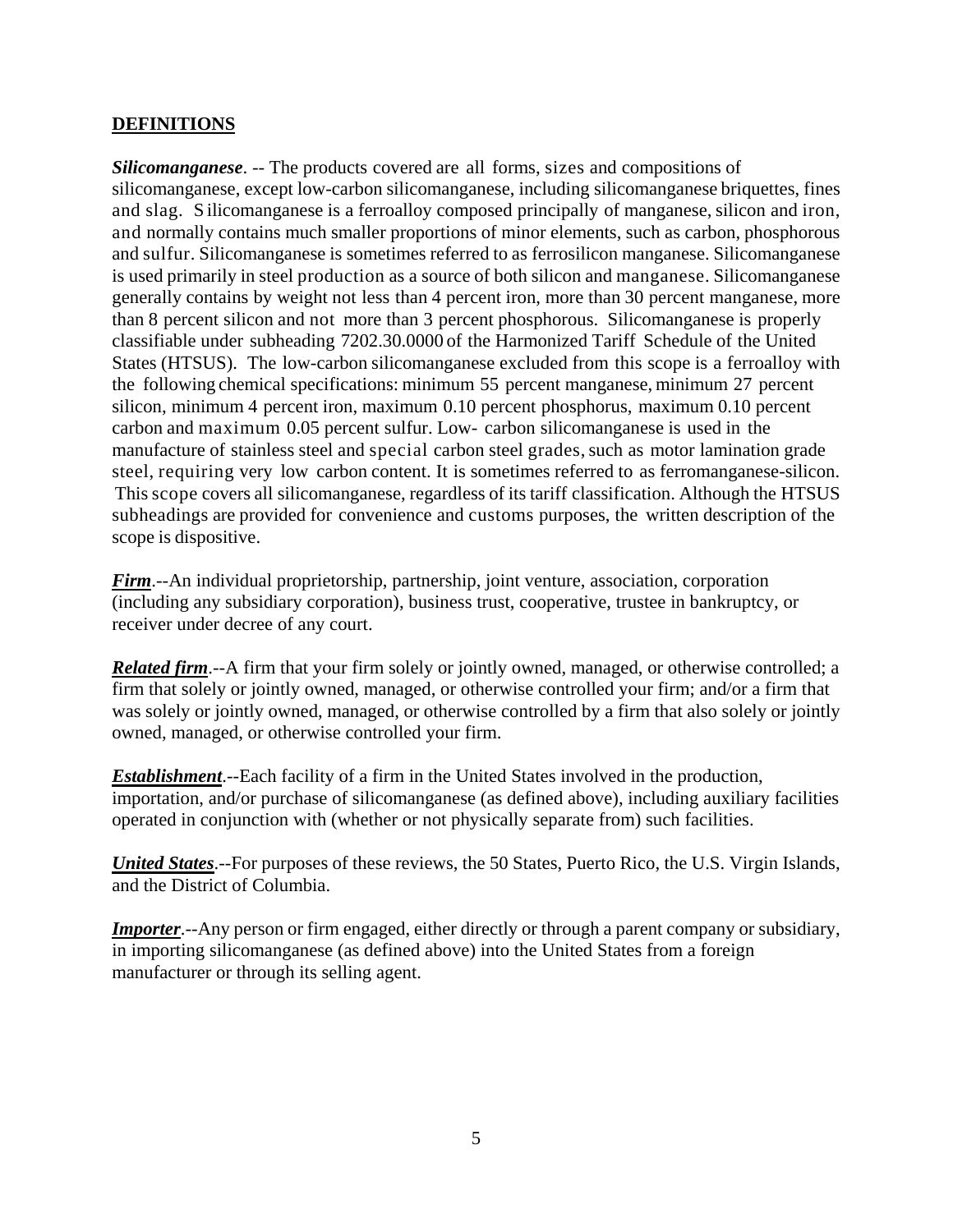#### **DEFINITIONS--***Continued*

*Imports*.--Those products identified for Customs purposes as imports for consumption for which your firm was the importer of record (i.e., was responsible for paying any import duty) or consignee (i.e., to which the merchandise was first delivered).

*Import quantities*.--Quantities reported should be net of returns.

*Import values*.--Values reported should be landed, duty-paid values (but not including antidumping and/or countervailing duties) at the U.S. port of entry, including ocean freight and insurance costs, brokerage charges, and normal import duties (i.e., including all charges except inland freight in the United States and antidumping and/or countervailing duties).

*Purchaser*.--Any person or firm engaged, either directly or through a parent company or subsidiary, in purchasing silicomanganese (as defined above) from another firm that produces, imports, or otherwise distributes silicomanganese. A retail firm that is the importer of record may be considered a purchaser.

*Purchases*.--Purchases from all sources, NOT including direct imports from foreign sources located outside of the United States (which should be reported in an importer questionnaire).

*Purchase quantities*.--Quantities reported should be net of returns.

*Purchase values*.--Values reported should be net values (i.e., gross purchase values less all discounts, allowances, rebates, and the value of returned goods), delivered to your U.S. receiving point.

*Shipments*.--Shipments of products produced in or imported by your U.S. establishment(s). Include shipments to the contracting firm of product produced by your firm under a toll agreement.

*Shipment quantities*.--Quantities reported should be net of returns.

*Shipment values*.--Values reported should be net values (i.e., gross sales values less all discounts, allowances, rebates, prepaid freight, and the value of returned goods), f.o.b. your U.S. point of shipment. The value of domestic shipments to the contracting firm under a toll agreement is the conversion fee (including profit).

#### *Types of shipments*:

*U.S. shipments*.--Commercial shipments, internal consumption, and transfers to related firms within the United States.

*Commercial shipments*.--Shipments, other than internal consumption and transfers to related firms, within the United States.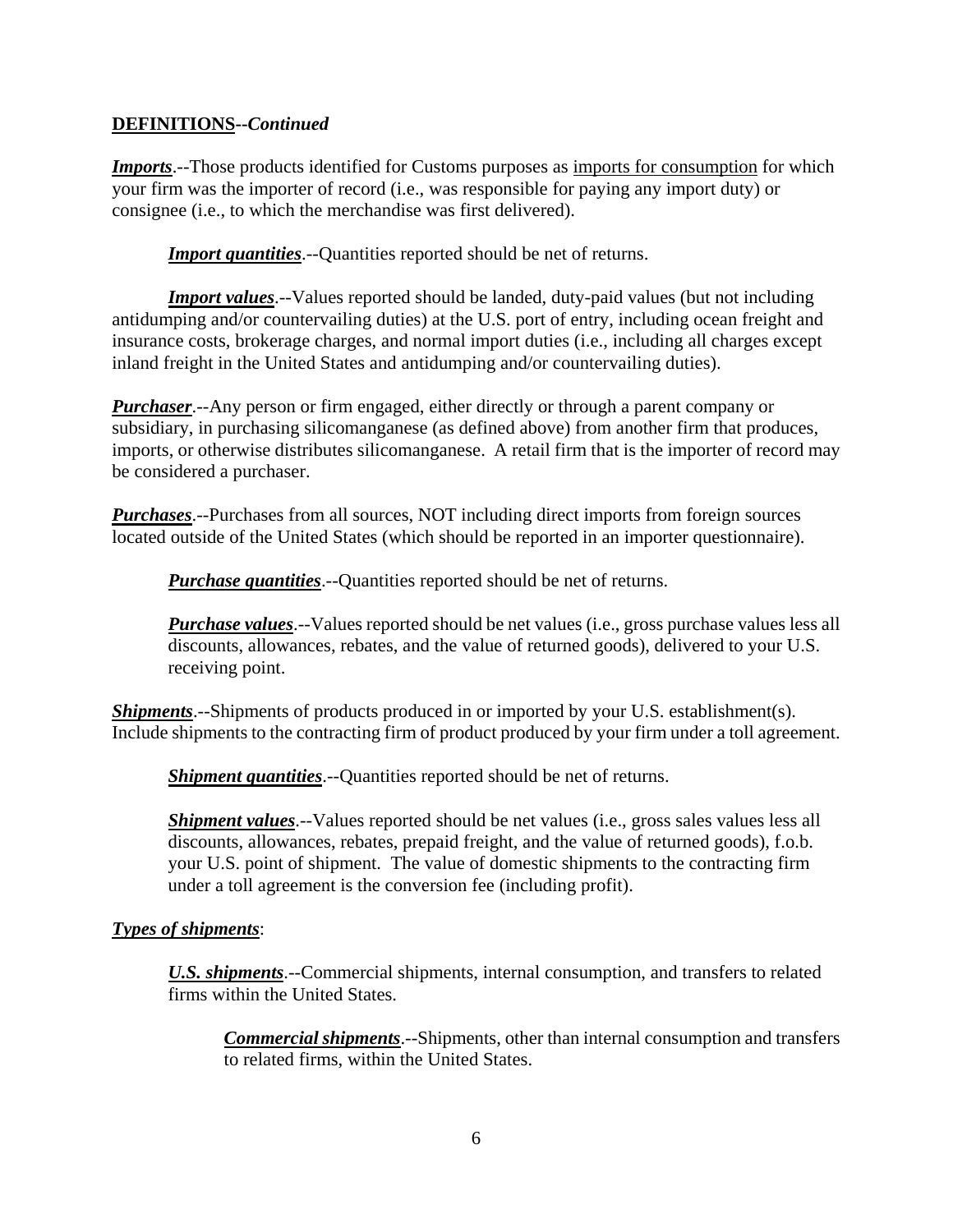#### **DEFINITIONS--***Continued*

*Internal consumption*.--Product consumed internally by your firm.

*Transfers to related firms*.--Shipments made to related domestic firms.

*Export shipments*.--Shipments to destinations outside the United States, including shipments to related firms.

*Inventories*.--Finished goods inventory, not raw materials or work-in-progress.

#### **The following definitions apply only to the PRODUCER QUESTIONNAIRE.**

*Average production capacity*.--The level of production that your establishment(s) could reasonably have expected to attain during the specified periods. Assume normal operating conditions (i.e., using equipment and machinery in place and ready to operate; normal operating levels (hours per week/weeks per year) and time for downtime, maintenance, repair, and cleanup; and a typical or representative product mix).

*Toll agreement*.--Agreement between two firms whereby the first firm furnishes the raw materials and the second firm uses the raw materials to produce a product that it then returns to the first firm with a charge for processing costs, overhead, etc.

*Production*.--All production in your U.S. establishment(s), including production consumed internally within your firm and production for another firm under a toll agreement.

*PRWs*.--Production and related workers, including working supervisors and all nonsupervisory workers (including group leaders and trainees) engaged in fabricating, processing, assembling, inspecting, receiving, storage, handling, packing, warehousing, shipping, trucking, hauling, maintenance, repair, janitorial and guard services, product development, auxiliary production for plant's own use (e.g., power plant), recordkeeping, and other services closely associated with the above production operations.

*Average number employed*.--Add the number of employees, both full-time and part-time, for the 12 pay periods ending closest to the 15th of the month and divide that total by 12. For the January-March periods, calculate similarly and divide by 3.

*Hours worked*.--Include time paid for sick leave, holidays, and vacation time. Include overtime hours actually worked; do not convert overtime pay to its equivalent in straight-time hours.

*Wages paid*.--Total wages paid before deductions of any kind (e.g., withholding taxes, old-age and unemployment insurance, group insurance, union dues, bonds, etc.). Include wages paid directly by your firm for overtime, holidays, vacations, and sick leave.

*Fiscal year.*--The 12-month period between settlement of your firm's financial accounts.